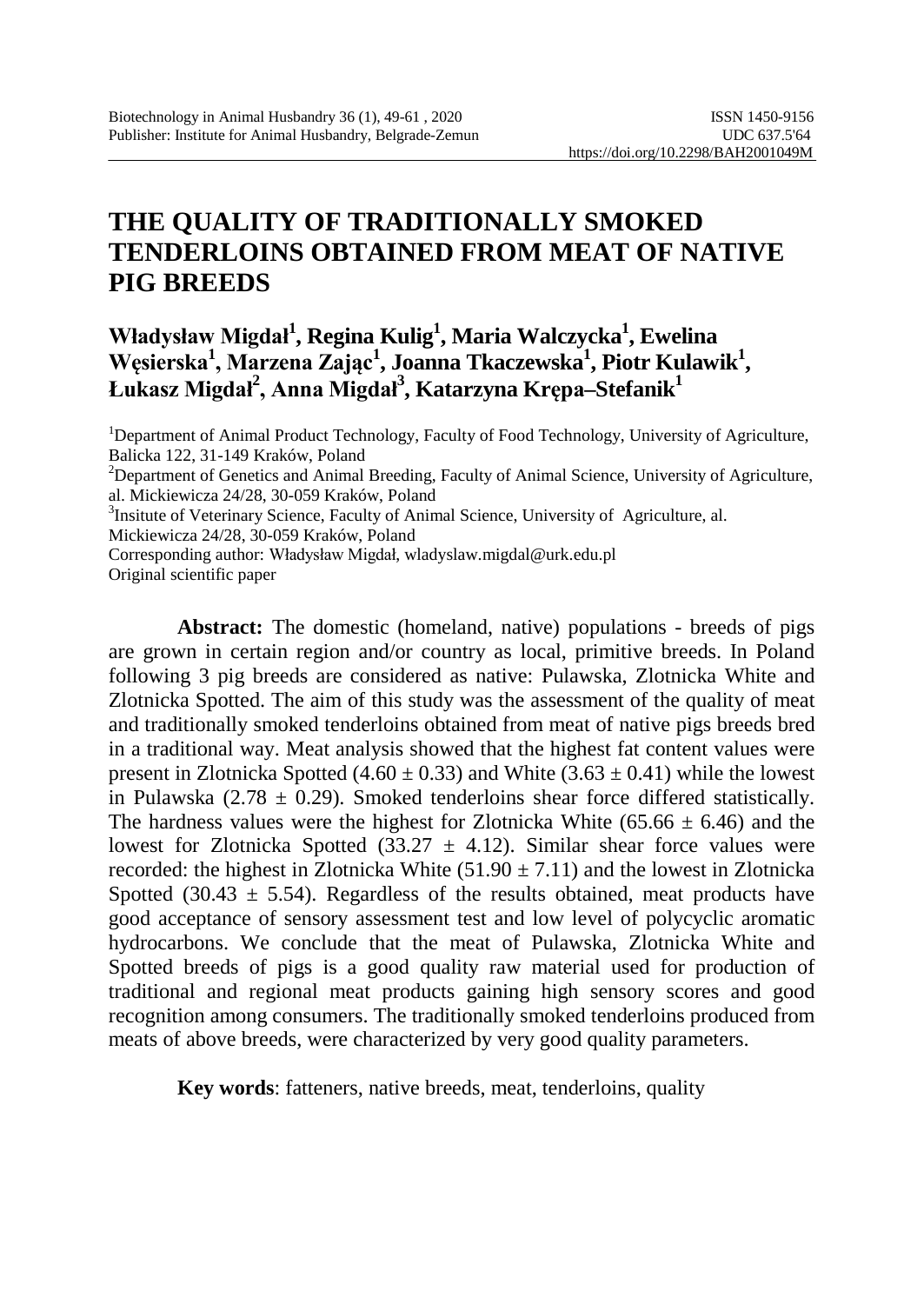### **Introduction**

The farm animals have accompanied humans more than 10 thousand years. Over the centuries, man has created about 8 thousand animal breeds. In the FAO database, 7,616 breeds are registered, of which over 85% are so-called local breeds *(Litwińczuk, 2017*). They have given not only food but also helped with farmer field work, were the components of agri-landscape playing the immanent part of nature, of culture and even ethnography. Nowadays, according to data obtained for 2016 in Poland, the altogether number of registered and preserved with *in situ* programs, is 83 breeds, varieties and lines, where 43 are mammals, 35 domestic birds and 5 bees lines. They are breed on 3259 farms (*Krupiński et al., 2017*).

The native populations breeds of pigs are grown in the certain region and/or country as local, primitive breeds, for example, Mangalitsa, Moravka, Resavka, [Iberian,](https://en.wikipedia.org/wiki/Black_Iberian_pig) Casertana, Alentejana, Bazna, [Mora Romagnola,](https://en.wikipedia.org/wiki/Mora_Romagnola) [Krskopolje,](https://en.wikipedia.org/w/index.php?title=Krskopolje&action=edit&redlink=1) [Turopolje](https://en.wikipedia.org/wiki/Turopolje_pig) (*Čandek-Potokar, 2019; Popova et al., 2015; Pugliese and Sirtori, 2012; Radović et al., 2017; Radović et al., 2019*). These breeds are characterized by lower fattening, slaughter and breeding yield parameters but their advantages are good quality raw meat, lower feeding demands, natural resistance to bad environmental conditions and higher resistance against illnesses and stress in comparison to regular industrial breeds (*Čandek-Potokar, 2019; Pugliese and Sirtori, 2012; Radović et al., 2019*). In Poland following 3 breeds are included in the group of native breeds: Pulawska, Zlotnicka White and Zlotnicka Spotted pig breeds (*Szyndler-Nędza et al., 2011*). The breeds are outstanding for high reproduction traits and well survival ability in difficult environmental conditions (*Litwińczuk, 2017*). Also they are known for good maternal traits (*Szyndler-Nędza et al., 2011*). The pigs of Polish homeland breeds can be used for breeding of heavy fatteners, because even after obtaining high body weight the meat shows very good quality (*Babicz et al., 2009*; *Martyniuk, 2010*; *Szyndler-Nędza, 2012*). The asset of meat of these breeds is advantageous muscle fibrils structure and the amount of intramuscular fat favourably influencing the meat marbling and sensory properties. Thanks to above the meat of these pigs breeds is used for production of regional meat products (*Hammermeister and Blicharski, 2007*; *Szyndler-Nędza et al., 2011*).

The aim of the study was the assessment of quality of meat and traditionally smoked tenderloins obtained from meat of native pigs breeds bred in a traditional way.

### **Material and Methods**

#### *Tenderloins*

In scope of the project "The uses and the conservation of farm animal genetic resources under sustainable development" co-financed by the National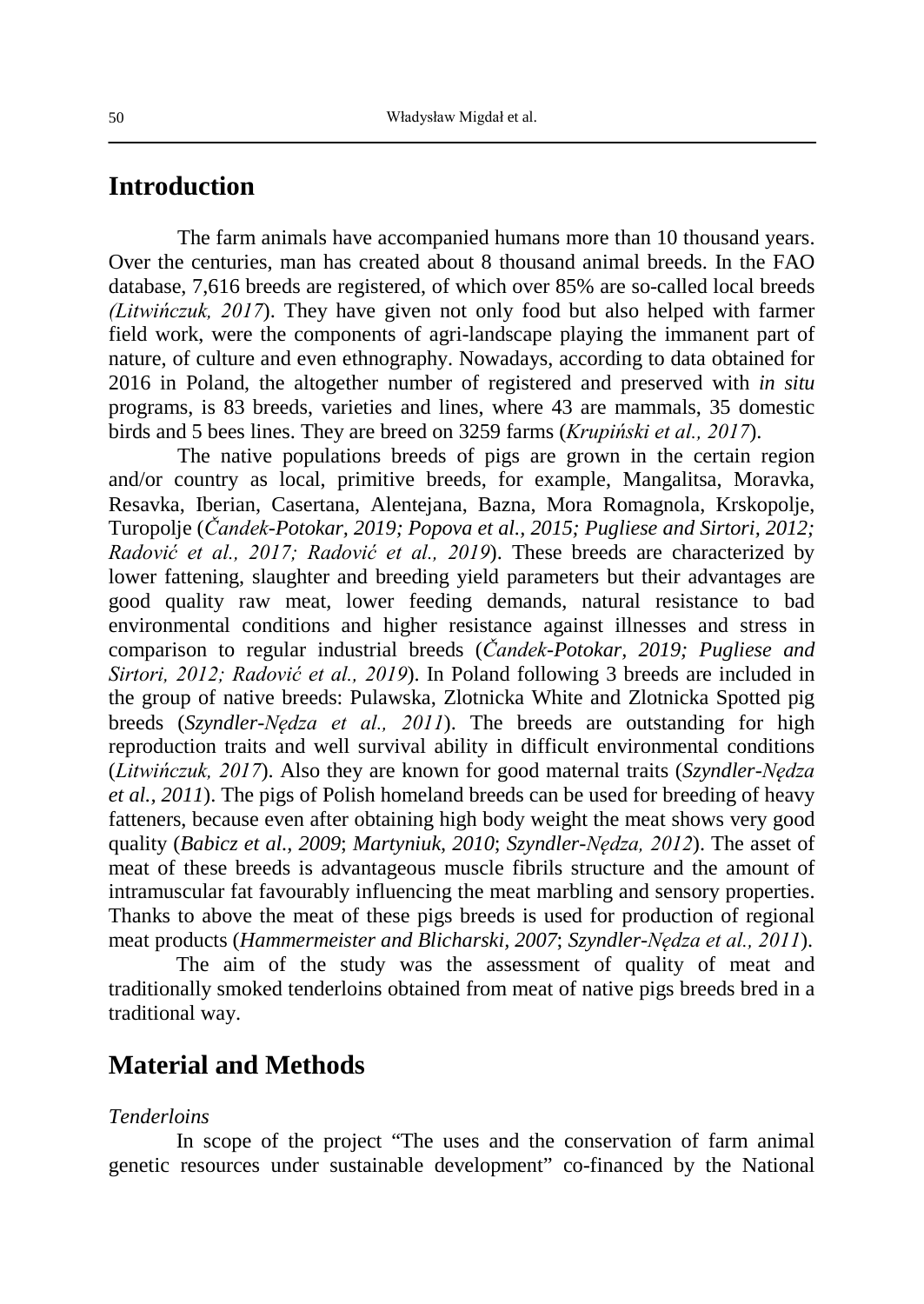Centre for Research and Development within the framework of the strategic R&D programme "Environment, agriculture and forestry" – BIOSTRATEG, contract number: BIOSTRATEG2/297267/14/NCBR/2016 meat products of native Polish pig breeds were analysed.

The experimental material were 18 traditionally smoked tenderloins prepared using the *m. longissimus dorsi,* bought in factories processing meats of native pig breeds (Pulawska, Zlotnicka Spotted and White) – 6 items of each native pig breed. The recipes of smoked loins production were reserved by meat factories. But general technological scheme of production was stated as (according to producer's statements):

- Choice of raw material loin
- Brining (multi-needle injection of brine)
- Massage (cylindrical shape rotating massage apparatus; 3 hours in vacuum with 6 rotations per 1hour)
- Deposition and ageing (drying of surface, colour adjustment; smoking trolley; 1 hour)
- Smoking (traditional smoking chamber; beech-alder woodchips; to obtain internal bar temp. of 72°C)
- Chilling and cooling (to product temp. below  $10^{\circ}$ C).

The obtained samples of meat were subjected to physical-chemical analyses.

#### *Tenderloins quality*

The tenderloins were minced and average samples obtained were subjected to chemical analyses.

The following items were estimated in the tenderloins samples:

- water content according to the standard (*PN-ISO 1442:2000)*,
- fat content according to the standard (*PN-ISO 1444:2000)*,
- protein content by Kjeldahl method *(PN-75/A-04018),*
- total ash content according to the standard (*PN-ISO 936:2000)*,
- total carbohydrates content was calculated assuming that the all total solids and water stand for 100%,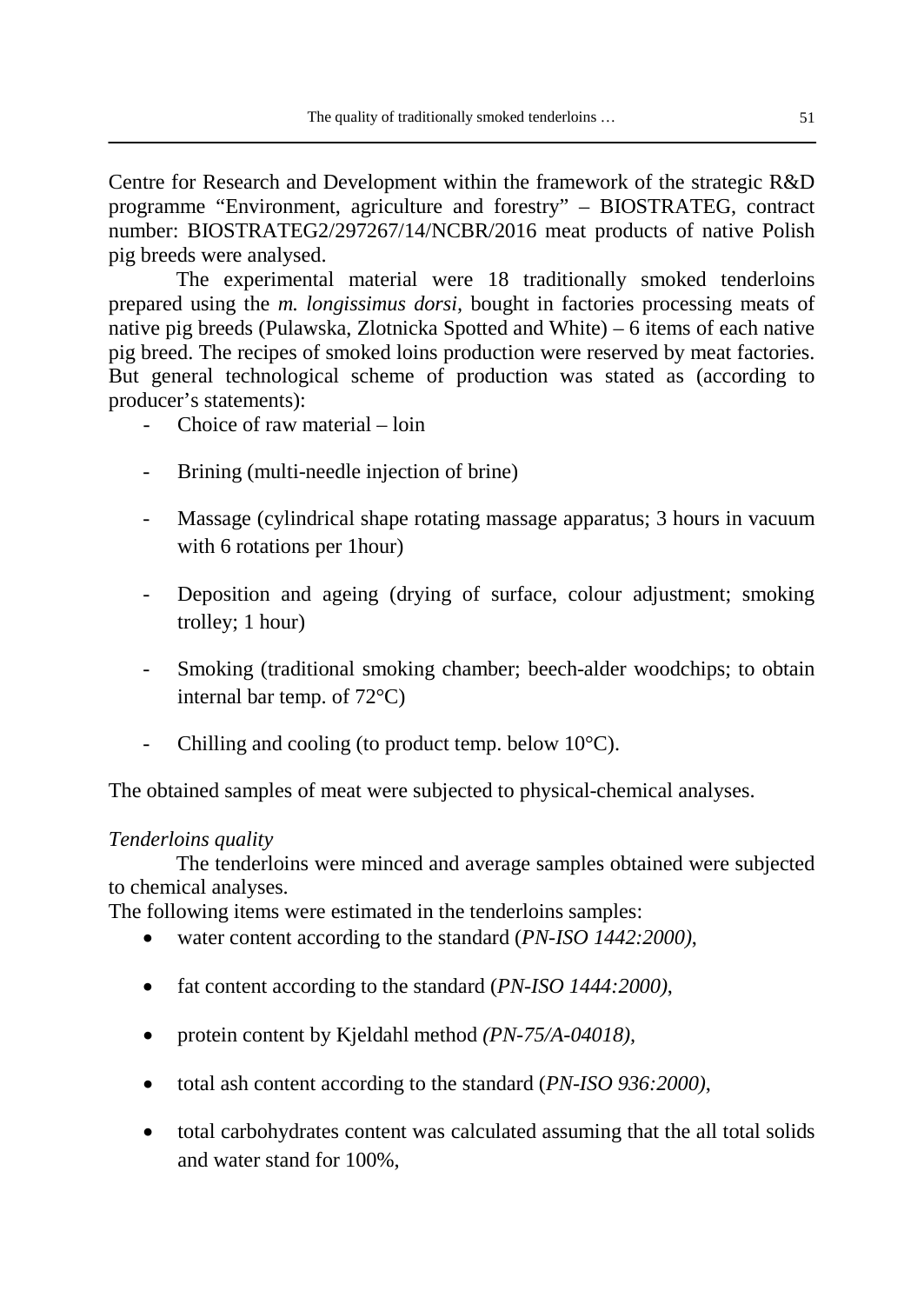- The measurements of colour of meat and tenderloins samples were obtained in CIELab system. Lightness [L\*], redness [a\*] and yellowness [b\*] of meat were determined using a Konica Minolta CM–600d spectrophotometer,
- polycyclic aromatic hydrocarbons (PAHs) (benzo(a)pyrene and sum of benzo(a)pyrene, benzo(a)antracene, benzo(b)fluorantene and chrysene) according to the HRGC-HRMS method (CZ\_SOP\_D06\_06\_180 - except chap. 11.3.3.1 - 11.3.3.7, 11.3.3.9 l, 11.3.4 (US EPA 429, ISO 11338); PAH16: Determination of polyaromatic hydrocarbons by isotope dilution method using HRGC-HRMS),
- Texture profile analysis (TPA) of smoked loin was performed with TA-XT2 Stable Microsystem texturometer. There were obtained texture profile parameters: hardness, springiness, cohesiveness, chewiness and resilience with double pressing test of 10 samples (15 mm high and 15 mm diameter) of each meat and loin lot. The samples were squeezed up to 50% of their height. The test speed of 50mm cylindrical probe was 1,5mm with 3 s pause between squeezes. The measurement of shear force was performed with Warner-Bratzler triangle edge knife. From each lot were cut out 5 cylindrical samples (diameter 15mm, height 15mm) and the force needed for rectangular samples cutting was measured. The test blade speed was 2 mm/s.
- There was also performed consumer sensory analysis. There were assessed 9 quality characteristics with 5 point hedonic scale (PN-ISO 6658. 1998). The assessment was made by the 10-person panel consisting of employees of the Department of Animal Product Technology, University of Agriculture in Krakow. The panel had years of experience in sensory evaluation practice and were trained theoretically and practically for the methods applied (ISO 8586: 2014).

#### *Statistical analysis*

All samples were obtained at least in duplicates. All results were analysed with ANOVA and present as means with standard deviation. The calculations were performed with Statistica 6.0 *(StatSoft, 2003)*.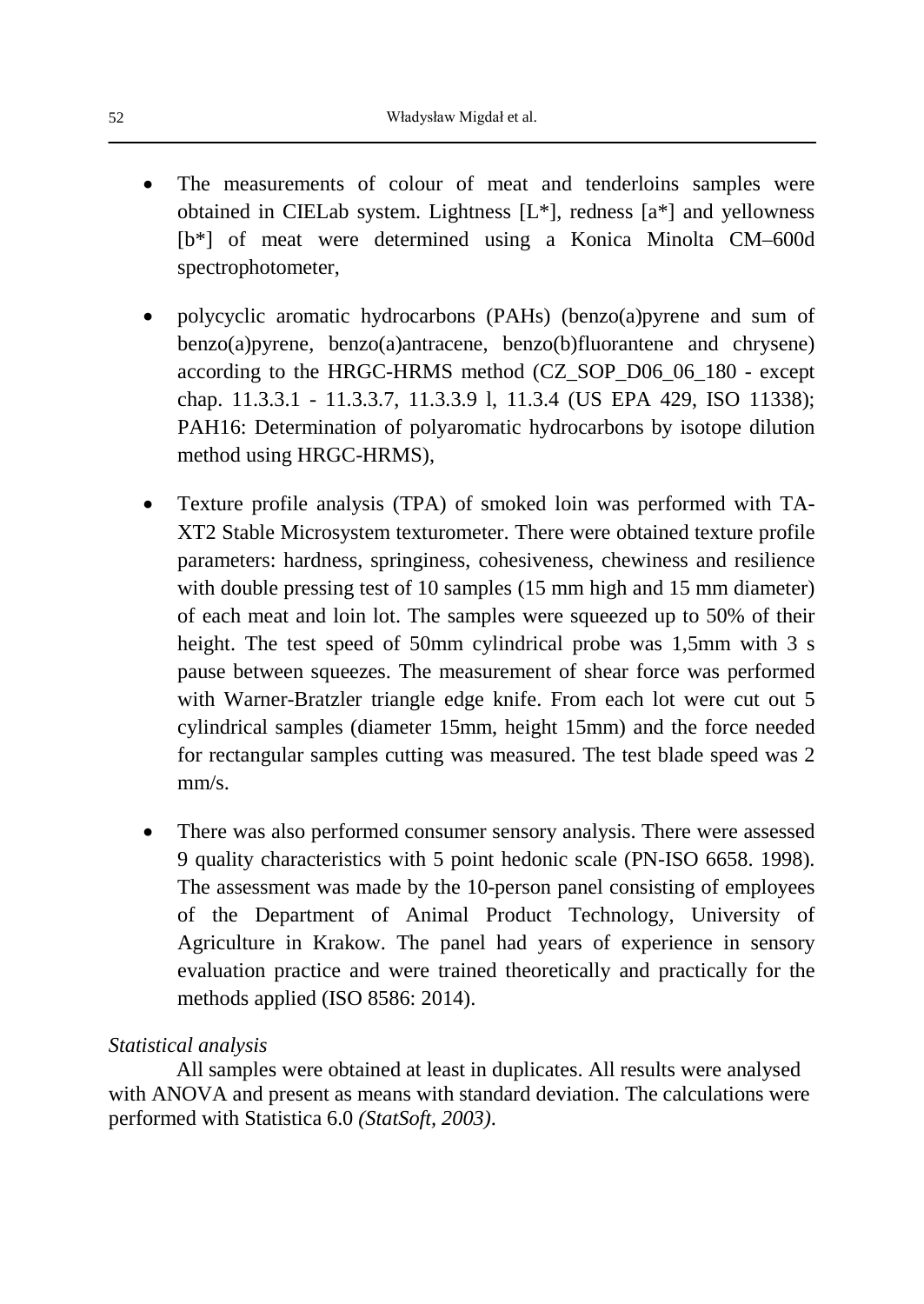#### **Results and Discussion**

In Table 1 the chemical composition and colour of traditionally smoked tenderloins bought in factories processing meat of native pig breeds (Pulawska, Zlotnicka Spotted and White) is presented. The traditionally smoked tenderloin obtained from Pulawska fatteners' meat was characterised by statistically significant lower fat content in comparison to tenderloins produced from Zlotnicka White and Spotted fatteners' meat. Admittedly the high intermuscular fat content influences negatively the assessment of meat by consumers, but the fat determines the taste and texture meat traits. The level of intermuscular fat especially determines the quality of raw ripened and raw smoked hams (*Szulc and Skrzypczak, 2016*). The traditional smoked tenderloins obtained from Zlotnicka breeds were the raw ripened smoked products so their higher fat content was influencing positively their quality. *Wood et al. (1999)*, *Daszkiewicz et al. (2005*) and *Tyra and Mitka (2015*) revealed that the optimal taste, tenderness and juiciness is observed in meat containing  $2.5 - 3.0$  % of fat. The contents of proteins and ash were also higher in tenderloins obtained from Zlotnicka breeds meat in comparison to Pulawska breed.

| Chemical component | Breed of fatteners |                    |                               |  |
|--------------------|--------------------|--------------------|-------------------------------|--|
| $\lceil \% \rceil$ | Pulawska           | Złotnicka White    | Złotnicka Spotted             |  |
| Water              | $68.84 \pm 3.84$   | $64.91 \pm 2.79$   | $63.90 \pm 3.06$              |  |
| Protein            | $26.31^a + 1.82$   | $28.12^b + 1.61$   | $28.90^b \pm 1.49$            |  |
| Fat                | $2.78^a \pm 0.29$  | $3.63^{ab} + 0.41$ | $4.60^b \pm 0.33$             |  |
| Ash                | $1.89^a \pm 0.08$  | $3.13^b \pm 0.10$  | $2.47^{\rm a} \pm 0.08$       |  |
| Carbohydrates      | $0.18^a \pm 0.008$ | $0.21^a \pm 0.01$  | $\overline{0.13^b} \pm 0.009$ |  |
| Colour             |                    |                    |                               |  |
| $L^*$              | $56.73^a \pm 4.71$ | $48.01^b \pm 3.91$ | $50.51^b \pm 5.12$            |  |
| $a^*$              | $7.79 \pm 1.77$    | $8.99 \pm 1.85$    | $8.76 \pm 1.73$               |  |
| $h^*$              | $8.65^a \pm 1.57$  | $5.84^b \pm 1.16$  | $5.02^b \pm 1.62$             |  |

**Table 1. Chemical composition and colour of traditionally smoked tenderloins obtained of Pulawska, Zlotnicka White and Zlotnicka Spotted fatteners (mean±SD)**

<sup>a,b</sup> Mean values in rows marked with a different letters differ statistically significantly at P≤0.05

*Janiszewski et al. (2015*) assessed smoked loins and cooked hams produced using meat of Zlotnicka Spotted pigs and of crossbreds of that breed with Duroc and PLW (Polish Large White). The quality of meat smoked products obtained from assessed fattener groups did not differ significantly in regard to the physicchemical and sensory parameters. The assessed products differed in chemical composition because the loins lowest in fat were obtained from crossbred fatteners: (Zlotnicka Spotted x Polish Large White - ZSxPLW), whereas the hams lowest in fat were obtained from purebred fatteners. *Kędzior et al. (2014)* revealed that the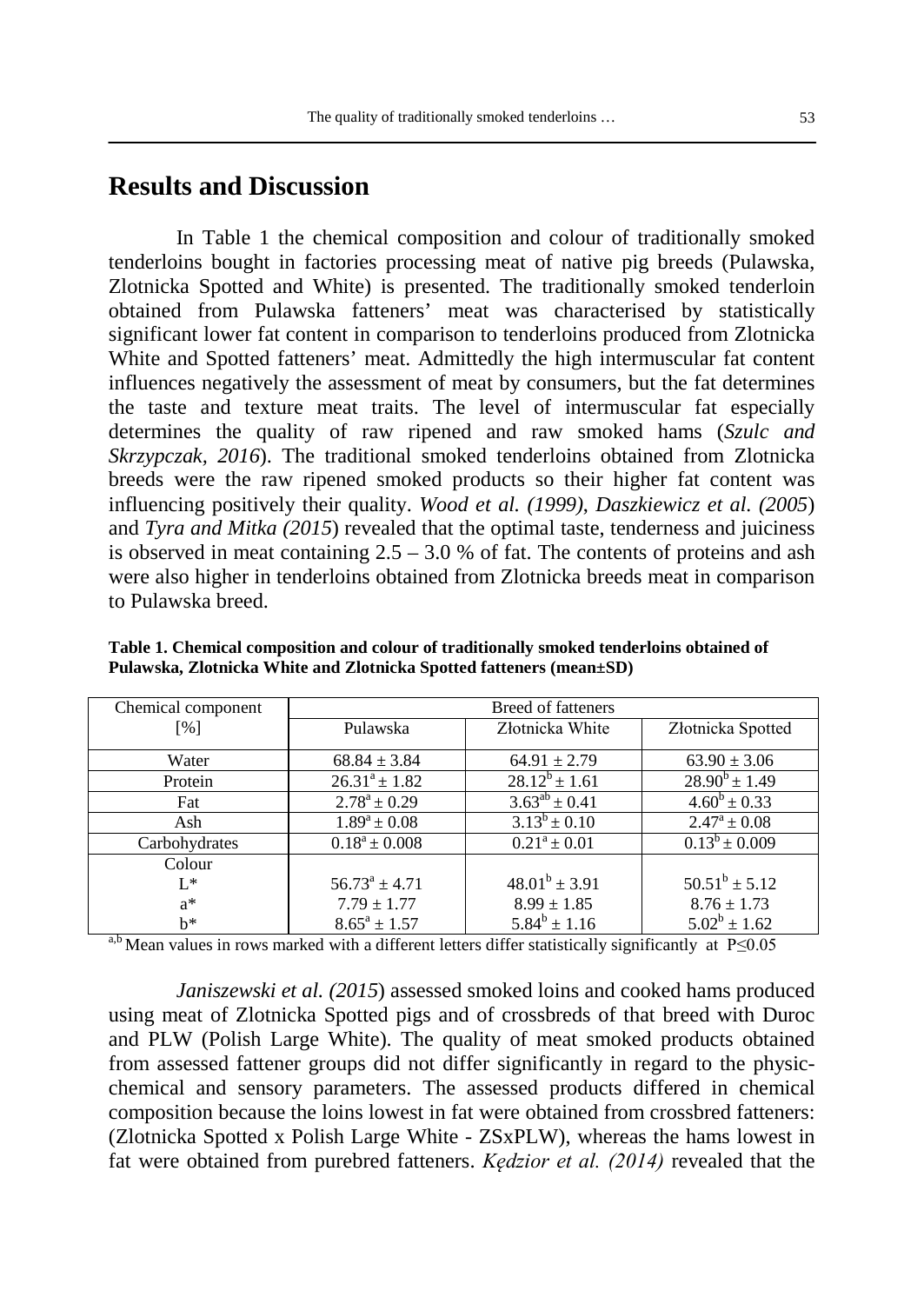traditional products have a higher nutritional value than conventional ones. They contain significantly more protein, less water and salt, and thus less total ash. Table 2 contains the content of polycyclic aromatic hydrocarbons in traditional tenderloins.

The tenderloins obtained from Pulawska pigs were characterized by higher values of parameter b\*(yellow). According to *Szulc and Skrzypczak (2015)* the maet of native pig breeds is characterized by darker colour which is preferred nowadays by a part of consumers. The dark colour of meat is characteristic both for European wild boar and other European native pig breeds (*Szulc and Skrzypczak, 2015*).

| Polycyclic aromatic      | Traditional tenderloins of native pigs breeds: |                 |                   |  |
|--------------------------|------------------------------------------------|-----------------|-------------------|--|
| hydrocarbons             | Pulawska                                       | Zlotnicka White | Zlotnicka Spotted |  |
| Naphtalene               | $24.0 \pm 7.20$                                | $21.0 \pm 6.30$ | $51.0 \pm 15.3$   |  |
| Acenaphtylene            | $35.0 \pm 10.5$                                | $27.0 \pm 8.10$ | $21.0 \pm 6.30$   |  |
| Acenaphthene             | $1.20 \pm 0.36$                                | $3.10 \pm 0.93$ | $2.90 \pm 0.87$   |  |
| Fluorene                 | $11.0 \pm 3.30$                                | $20.0 \pm 6.00$ | $1.30 \pm 0.39$   |  |
| Phenanthrene             | $52.0 \pm 15.6$                                | $60.0 \pm 18.0$ | $47.0 \pm 14.1$   |  |
| Anthracene               | $7.40 \pm 2.20$                                | $15.0 \pm 4.50$ | $10.0 \pm 3.00$   |  |
| Fluoranthene             | $16.0 \pm 4.80$                                | $13.0 \pm 3.90$ | $7.70 \pm 2.31$   |  |
| Pyrene                   | $13.0 \pm 3.90$                                | $12.0 \pm 3.60$ | $6.90 \pm 2.07$   |  |
| Benzo(a)anthracene       | $1.30 \pm 0.39$                                | < 0.90          | < 0.87            |  |
| Chrysene                 | $1.10 \pm 0.33$                                | < 0.90          | < 0.87            |  |
| Benzo(b)fluoranthene     | < 0.81                                         | < 0.31          | < 0.43            |  |
| Benzo(k)fluoranthene     | < 0.54                                         | < 0.31          | < 0.43            |  |
| Benzo(a)pyrene           | < 0.54                                         | < 0.31          | < 0.65            |  |
| $Indeno(1,2,3-cd)pyrene$ | < 0.75                                         | < 0.31          | < 0.43            |  |
| Dibenzo(a,h)anthracene   | < 0.30                                         | < 0.21          | < 0.23            |  |
| $Benzo(g,h,i)$ per ylene | < 0.59                                         | < 0.34          | < 0.43            |  |

Table 2. Content of polycyclic aromatic hydrocarbons in traditional tenderloins ( $\mu$ g/kg)

The analysed tenderloins were safe as contents of polycyclic aromatic hydrocarbons. The loins obtained of Pulawska breed meat contained larger amounts of benzo(a)antracene and chrysene in comparison to loins obtained from Zlotnicka breed pig. All tenderloins fulfilled the demands listed in EC *Commission Regulation no 835/2011 (Migdał et al., 2015)*. The results have revealed that traditionally smoked products have high quality and safety, especially as PAHs contents which could result from smoking using the traditional methods. In Table 3 the texture profile and the shear force of analysed tenderloins are presented, whereas in Table 4 the results of consumers' assessment.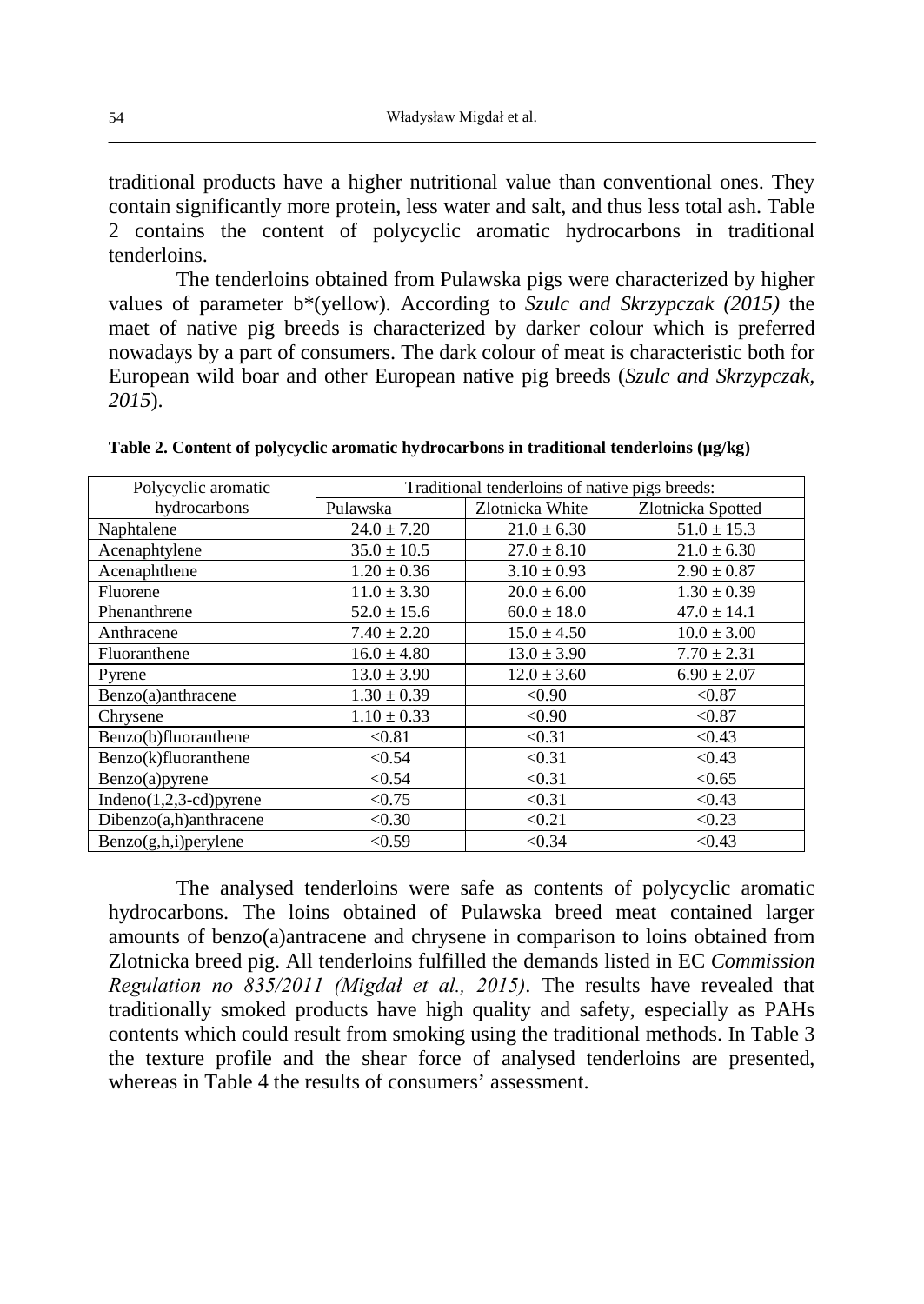| Breed of  | Texture profile        |             |              |                         | Shear      |                 |
|-----------|------------------------|-------------|--------------|-------------------------|------------|-----------------|
| fatteners | <b>Hardness</b><br>[N] | Springiness | Cohesiveness | <b>Chewiness</b><br>[N] | Resilience | force<br>[N]    |
| Pulawska  | $45.59^{a}$            | 0.457       | 0.272        | $5.66^{\circ}$          | 0.125      | $34.99^{\rm a}$ |
|           | $\pm$ 5.84             | $\pm 0.06$  | $\pm 0.04$   | ±0.62                   | $\pm 0.02$ | $\pm 6.04$      |
| Zlotnicka | $65.66^{b}$            | 0.36        | 0.339        | 8.01 <sup>b</sup>       | 0.121      | $51.90^{b}$     |
| White     | $\pm 6.46$             | $\pm 0.04$  | $\pm 0.04$   | $\pm 0.74$              | $+0.02$    | $\pm 7.11$      |
| Zlotnicka | $33.27^{\rm a}$        | 0.438       | 0.367        | $5.346^{\circ}$         | 0.125      | $30.43^{\circ}$ |
| Spotted   | $+4.12$                | $\pm 0.05$  | $\pm 0.05$   | $\pm 0.60$              | $+0.018$   | $\pm$ 5.54      |

| Table 3. Texture profile and shear force for traditionally smoked tenderloins obtained from |
|---------------------------------------------------------------------------------------------|
| fatteners of Pulawska, Zlotnicka White and Spotted breeds                                   |

a,b Mean values in columns marked with a different letters differ statistically significantly at  $p \le 0.05$ 

The tenderloins produced from Zlotnicka Spotted breed meat were characterized by better hardness and shear force parameters and in consumer assessment obtained the highest total score. *Grześkowiak et al. (2007)* when analysing the raw smoked loins obtained from Zlotncka breeds pigs meat observed higher values of shear force – for Zlotnicka White: 58.23 (N) and for Zlotnicka Spotted: 45.71 (N).

| Quality characteristics |                                  | <b>Fattener</b> breeds      |                   |                   |  |
|-------------------------|----------------------------------|-----------------------------|-------------------|-------------------|--|
|                         |                                  | Pulawska<br>Zlotnicka White |                   | Zlotnicka Spotted |  |
| Appearance              |                                  | $4.80 + 0.17$               | $4.70 + 0.15$     | $4.80 + 0.15$     |  |
| Slice cut colour        |                                  | $4.60 \pm 0.19$             | $4.60 + 0.15$     | $4.70 + 0.12$     |  |
| Slice structure         |                                  | $4.70 + 0.20$               | $4.60 + 0.15$     | $4.80 + 0.15$     |  |
| Slice cohesiveness      | $4.80 + 0.12$<br>$4.75 \pm 0.20$ |                             | $4.80 \pm 0.15$   |                   |  |
| Odour                   | Intensity                        | $4.90 \pm 0.11$             | $4.65 + 0.15$     | $4.90 + 0.12$     |  |
|                         | Desirability                     | $4.80 + 0.12$               | $4.60 + 0.15$     | $4.80 + 0.12$     |  |
| Tenderness              |                                  | $4.75 \pm 0.14$             | $4.50 + 0.18$     | $4.80 + 0.15$     |  |
| Juiciness               |                                  | $4.70 + 0.13$               | $4,80 \pm 0,17$   | $4.80 + 0.12$     |  |
| <b>Saltiness</b>        |                                  | $4.60 + 0.16$               | $4.00 \pm 0.15$   | $4.60 + 0.15$     |  |
| Taste                   | Intensity                        | $4.75 + 0.17$               | $4.60 \pm 0.11$   | $4.80 + 0.12$     |  |
|                         | Desirability                     | $4.80 \pm 0.15$             | $4.80 \pm 0.12$   | $4.90 \pm 0.11$   |  |
| Total score             |                                  | $4.75 + 0.11$               | $4.64 + 0.10$     | $4.815 + 0.11$    |  |
|                         |                                  | Very good quality           | Very good quality | Very good quality |  |

**Table 4. The quality characteristics and average scores for consumer assessment of traditionally smoked tenderloin of Pulawska, Zlotnicka White and Spotted fatteners**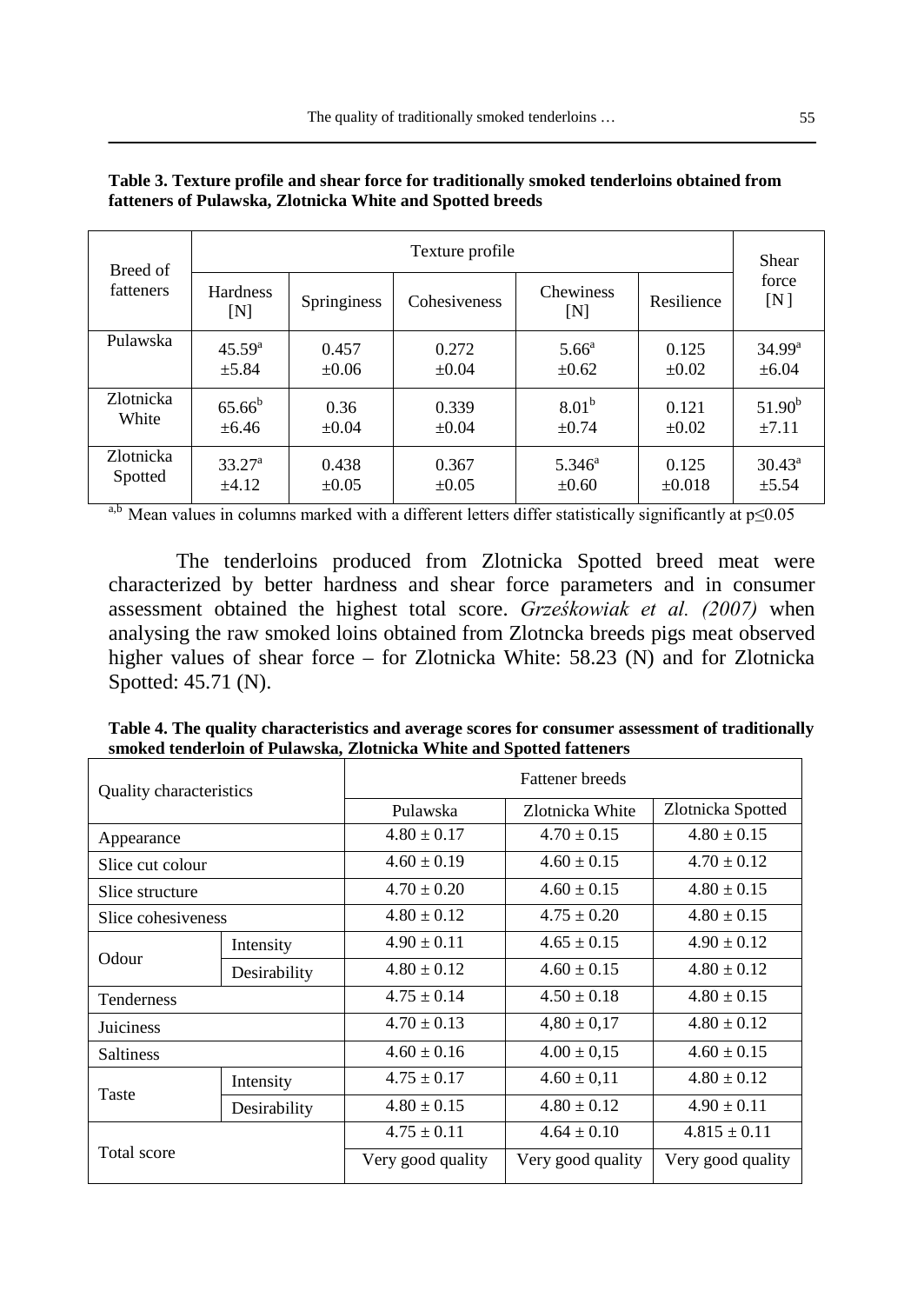The consumer panel estimated higher the traditionally smoked tenderloin obtained from Zloltnicka Spotted fatteners than loins produced from Zlotnicka White and Pulawska breeds. The loins produced of Zlotnicka Spotted pigs obtained higher scores for odour/aroma, tenderness, juiciness and flavour – the characteristics directly related to the content of intermuscular fat. In the work of *Szulc et al. (2011)* slightly higher scores are obtained for raw, smoked loin produced from Zlotnicka White breed meat in comparison to Zlotnicka Spotted breed meat. To obtain the optimum sensory quality the authors list different amounts of intramuscular fat. *Łyczyński et al. (2007)* revealed as the most favourable amount of intramuscular fat the levels 2-3 %, whereas *Wood et al. (1999)* the levels from 2.0 to 3.5 %. *Olkiewicz et al. (2006)* as most favourable have chosen the level of at about 3 %. In our experiment, the loins obtained from Zlotnicka Spotted breed meat contained 4.60  $\frac{6}{90}$  of intermuscular fat, the loins obtained from Zlotnicka White contained 3.63 % and the loins produced of Pulawska breed pigs contained 2.78 %, respectively, on average. *Florowski et al. (2006)* described that the fatteners' breed is the factor which significantly influences and differs many of meat quality characteristics. Among all pig breeds kept in Poland, the advantageous characteristics are observed with Duroc breed, the native breeds, here also good scores for Pulawska breed, whereas lower scores are granted to Pietrain breed meat. Paralely with growth of fatness of fatteners the losses during preservation and preparation for consumption of meat are also growing (*Trombetta et al., 1997)*. The intermuscular fat content above 2.5 % can influence the lower score of meat granted by consumers because of meat marbling (*Czarniecka-Skubina et al., 2007*). But on the other side, the higher intermuscular fat content of the traditionally smoked tenderloins produced using such meat have better scores for aroma, tenderness, juiciness and flavour/taste.

Above described characteristics are observed in meat of all estimated, native pig breeds - Pulawska, Zlotnicka White and Zlotnicka Spotted. The meat of these fatteners is widely used for production of traditional products high in demand by consumers, so they have to be bred and preserved. The practical protection rules of each native breed depend directly from each breed market position i.e. the quality of raw slaughter material, the traditional and regional products possible to obtain and of the promo-marketing activities. For above reason there is lead a campain "Wieprzowina regionalna – doceń smak tradycji" (regional pork meatappreciate the taste of tradition).

The fatteners of native breeds, despite of lower content of meat in the carcass, are characterized by a high meat quality with the proper meat myofibrils structure, good marbling and very good sensory characteristics. These assets of native breed meats cause that they are the basic raw material for regional meat products (*Hammermeister and Blicharski, 2007*; *Szyndler – Nędza et al., 2011*). The meat of Zlotnicka Spotted breed is especially suited for production of long ripened meat products (*Szyndler-Nędza et al., 2012; Szulc et al., 2012*).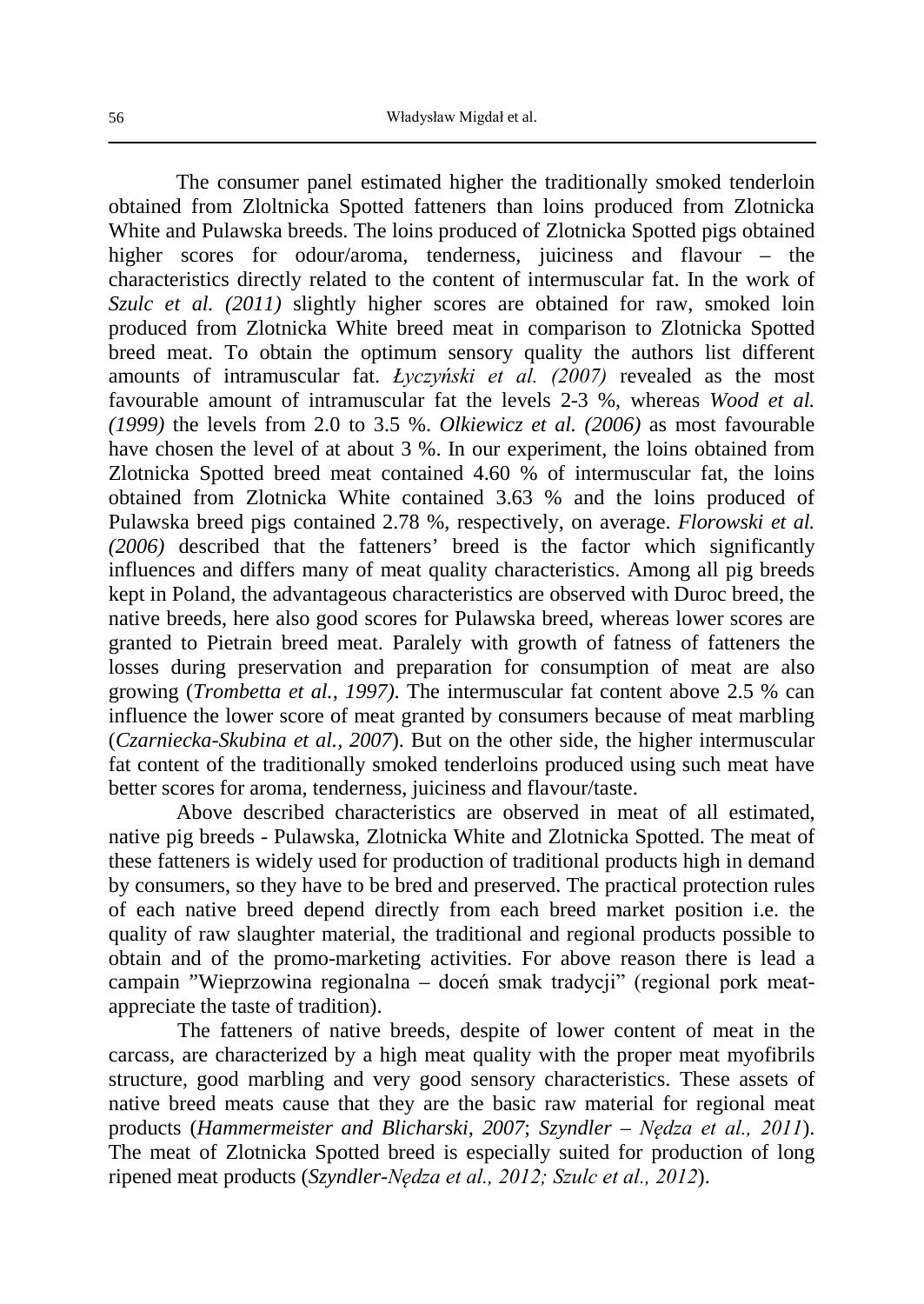According to *Kušec et al. (2015)* protection of small local breeds from extinction through direct payments from governments may help, but it is not sustainable, so efforts should be made sustainable by marketing.

### **Conclusions**

The meat of Pulawska, Zlotnicka White and Spotted breeds of pigs is a good quality raw material which is used for production of traditional and regional meat products gaining high sensory scores and good recognition among consumers. The meat of Zlotnicka Spotted breed deserves the special attention because of advantages intramuscular fat content, lower thermal losses and smaller shear force.

The pigs of Pulawska, Zlotnicka White and Spotted belong to native preserved breeds. Even though these breeds are characterized by lower parameters of fattening and slaughter yields, their asset is a good quality raw material used for traditional and regional meat products gaining the recognition from consumers. The traditionally smoked tenderloins produced using the meat of above mentioned breeds, are characterized by very good quality parameters. The analysed smoked loins were safe due to the low content of polycyclic aromatic hydrocarbons. The consumer panel assessed as the best the tenderloin produced from Zlotnicka Spotted pig meat. The high scores granted by consumers to tenderloins obtained from native pig breeds hold the good promise for their future. Promotion of traditional products obtained from above assessed breeds will favour the development of their breeding and stocks rising.

## **Kvalitet tradicionalno dimljene pečenice dobijenih od mesa autohtonih rasa svinja**

*Władysław Migdał, Regina Kulig, Maria Walczycka, Ewelina Węsierska, Marzena Zając, Joanna Tkaczewska, Piotr Kulawik, Łukasz Migdał, Anna Migdał , Katarzyna Krępa–Stefanik*

### **Rezime**

Domaća (nativna) populacija - rase svinja su rase nastale u određenom regionu i/ ili zemlji kao lokalne, primitivne rase. U Poljskoj to su 3 rase svinja: pulavska, zlotnička bela i zlotnička šarena svinja. Cilj rada bio je procena kvaliteta mesa i tradicionalno dimljenih pečenica dobijenih od mesa autohtonih rasa svinja koje se uzgajaju na tradicionalan način. Analiza mesa pokazala je da je najveći udeo masti u zlotničkoj šarenoj svinji  $(4,60 \pm 0,33)$  i beloj  $(3,63 \pm 0,41)$ , dok je najmanji u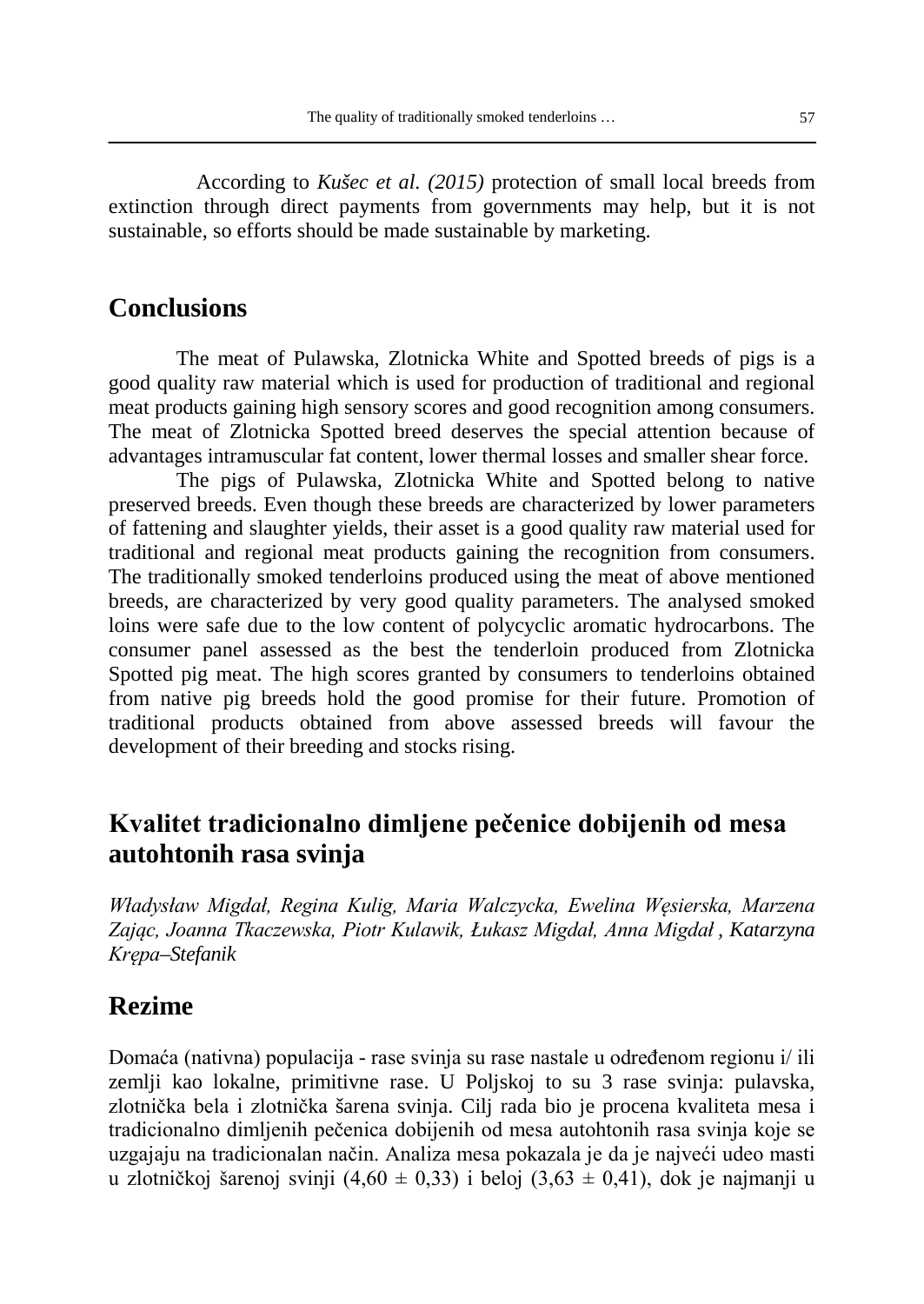pulavskoj (2,78 ± 0,29). Vrednosti dobijene za silu presecanja dimljene pečenice se statistički razlikuju. Vrednosti tvrdoće bile su najviše kod zlotničke bele (65.66 ± 6,46), dok su najniže bile kod zlotničke šarene  $(33,27 \pm 4,12)$ . Slične vrednosti sile presecanja utvrđene su kod zlotničke bele (51,90 ± 7,11), odnosno kod zlotničke šarene rase (30,43 ± 5,54). Bez obzira na dobijene rezultate, mesni proizvodi su dobili dobre ocene na testu senzorne procene i nizak nivo policikličkih aromatskih ugljovodonika. Zaključujemo da je meso pulavske, zlotničke bele i šarene rase svinja kvalitetna sirovina koje se može koristiti za proizvodnju tradicionalnih i regionalnih mesnih proizvoda čime se postižu visoki senzorni rezultati i dobro prepoznaju kod potrošača. Tradicionalno dimljene pečenice proizvedene od mesa navedenih rasa odlikuju su vrlo kvalitetnim parametrima.

**Ključne reči:** tovljenici, autohtone rase, meso, žitarice, kvalitet

# **Acknowledgements**

Project "The uses and the conservation of farm animal genetic resources under sustainable development" co-financed by the National Centre for Research and Development within the framework of the strategic R&D programme "Environment, agriculture and forestry" – BIOSTRATEG, contract number: BIOSTRATEG2/297267/14/NCBR/2016

# **References**

BABICZ M., KAMYK P., STASIAK A., PASTWA M. (2009): Opportunities to use Puławska pigs for heavy fattener production. Annals of Animal Science, 9, 3:259–268.

COMMISSION REGULATION (EU) No 835/2011 of 19 August 2011 amending Regulation (EC) No 1881/2006 as regards maximum levels for polycyclic aromatic hydrocarbons in foodstuffs. Text with EEA relevance.

CZARNIECKA-SKUBINA E., PRZYBYLSKI W., JAWORSKA D., WACHOWICZ I., URBAŃSKA I., NIEMYJSKI S. (2007): Quality profile of pork meat with varying contents of intramuscular fat. Żywność, Nauka, Technologia, Jakość, 6 (55):285–294 (In Polish, summary in English).

ČANDEK-POTOKAR M. (2019): European local pig breeds - diversity and performance. A study of project TREASURE. IntechOpen. (Source: [https://www.intechopen.com/books/european-local-pig-breeds-diversity-and](https://www.intechopen.com/books/european-local-pig-breeds-diversity-and-performance-a-study-of-project-treasure)[performance-a-study-of-project-treasure\)](https://www.intechopen.com/books/european-local-pig-breeds-diversity-and-performance-a-study-of-project-treasure).

DASZKIEWICZ T., BAK T., DENABURSKI J. (2005): Quality of pork with a different intramuscular fat (IMF) content. Polish Journal of Food and Nutrition Sciences, 14/55, 1:31–36.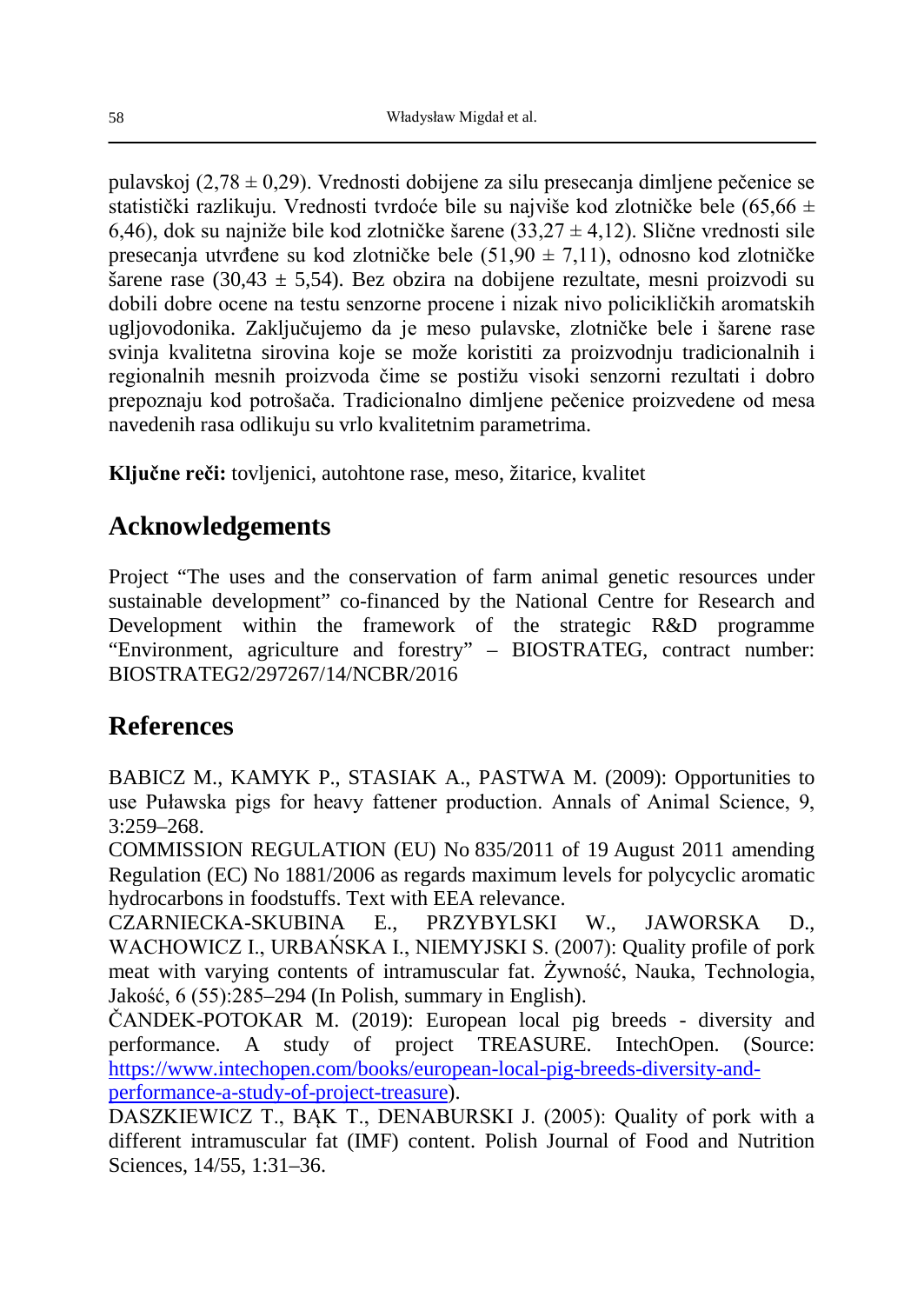FLOROWSKI T., PISULA A., SŁOWIŃSKI M., ORZECHOWSKA B. (2006): Processing suitability of pork from different breeds reared in Poland. Acta Scientiarium Polonorum, Aliment., 5 (2):55-64.

GRZEŚKOWIAK E., BORZUTA K., STRZELECKI J., BUCZYŃSKI J.T., LISIAK D., JANISZEWSKI P. (2007): Results of the study on carcass quality and technological suitability of meat obtained from Złotnicka pigs. Roczniki Naukowe Zootechniki, 34:239-250 (In Polish, summary in English).

HAMMERMEISTER A., BLICHARSKI T. (2007): Rasa puławska - bogactwo rejonu. Top agrar 6, 24-25 (In Polish).

ISO 8586: 2014 – Sensory analysis. General guidelines for the selection, training and monitoring of selected assessors and expert sensory assessors

JANISZEWSKI P., GRZEŚKOWIAK E., SZULC K., BORZUTA K., LISIAK D. (2015): Effect of Crossing Zlotnicka Spotted Pigs with Duroc and Polish Large White Breeds on Quality of Selected Meat Products. Żywność, Nauka, Technologia, Jakość, 5,102:109-120 (In Polish, summary in English).

KĘDZIOR W., HALAGARDA M., PYRZYŃSKA E. (2014): Quality of traditional hams. Zeszyty Naukowe Akademii Morskiej w Gdyni, 86, 237-243 (In Polish, summary in English).

KRUPIŃSKI J., MARTYNIUK E., KRAWCZYK J., BARAN L., BIELAŃSKI P., BOBAK L., CALIK J., CHEŁMIŃSKA A., KAWĘCKA A., KOWALSKA D., MAJEWSKA A., OBRZUT J., PASTERNAK M., PIÓRKOWSKA M., POLAK G., PUCHAŁA M., SIKORA J., SOSIN-BZDUCHA E., SZYNDLER-NĘDZA M., TOMCZYK-WRONA I. (2017): 15th anniversary of coordination of animal genetic resources conservation programmes at the National Research Institute of Animal Production. Przegląd Hodowlany, 4:30-36 (In Polish).

KUŠEC G., DOVČ P., KAROLYI D., ČANDEK- POTOKAR M. (2015): Local pig breeds and pork products in Croatia and Slovenia – unexploited treasure. Polioprivreda 21:(1) Supplement, 16-21.

LITWIŃCZUK Z.  $(2017)$ : Domestication and breeding of livestock as a crucial element of the development of civilization. Przegląd Hodowlany, 2:30-32 (In Polish).

ŁYCZYŃSKI A., POSPIEC E., CZYŻAK-RUNOWSKA G., RZOSIŃSKA E., GRZEŚ B., MIKOŁAJCZAK B., IWAŃSKA E. (2007): Możliwości doskonalenia i kształtowania wartości rzeźnej i jakości mięsa wieprzowego. Przegląd Hodowlany, 2: 9–13 (In Polish).

MARTYNIUK E. (2010): Ochrona zasobów genetycznych zwierząt gospodarskich. Warszawa 2010. Ministerstwo Rolnictwa i Rozwoju Wsi (In Polish).

MIGDAŁ W., DUDEK R., KAPINOS F., KLUSKA W., ZAJĄC M., WĘSIERSKA E., TKACZEWSKA J., KULAWIK P., MIGDAŁ Ł., MIGDAŁ A., PRUDEL B., PIESZKA M. (2015): Traditional smoking of meat and meat products – the factors influencing the level of polycyclic aromatic hydrocarbons.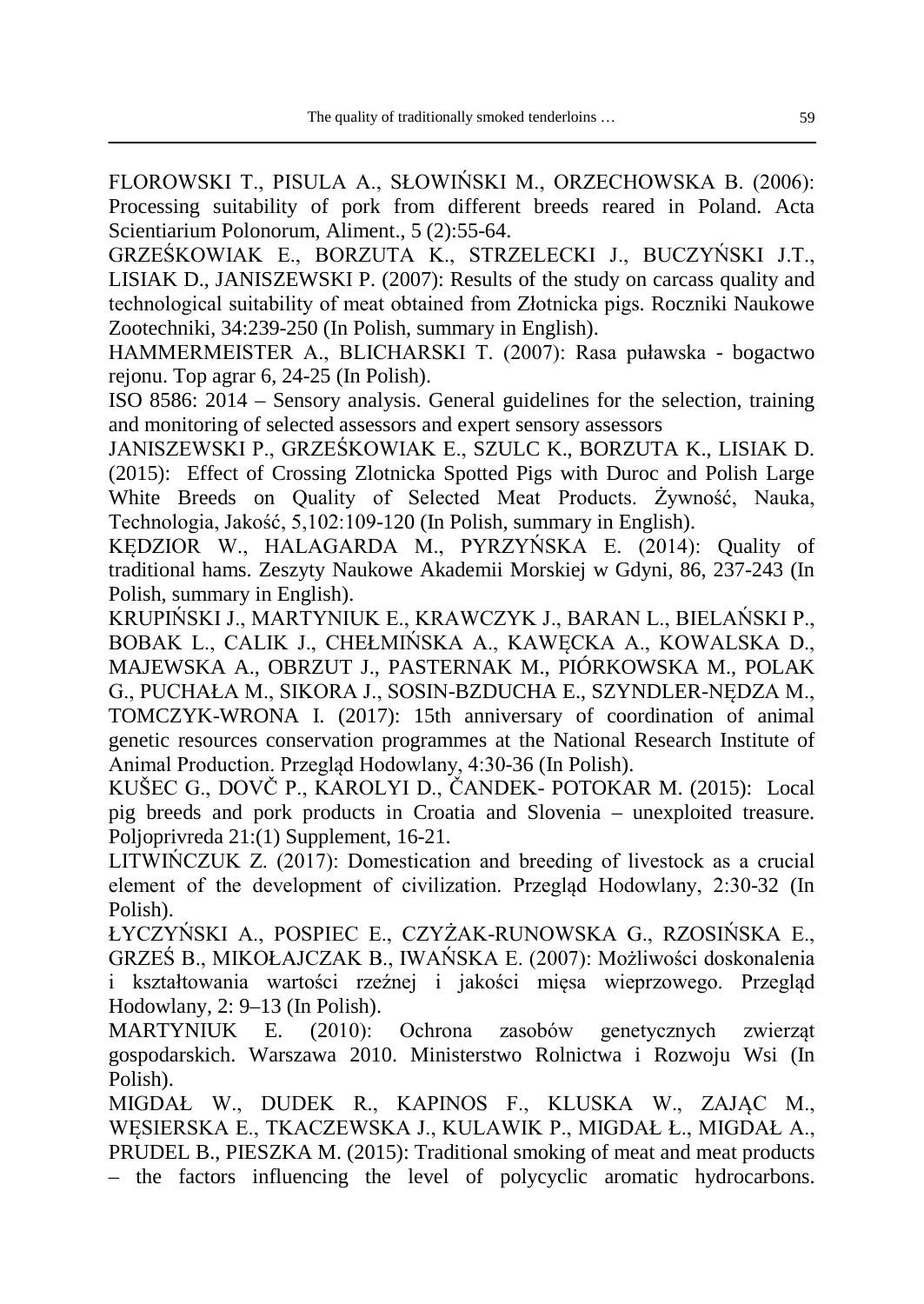Proceedings of the 4th International Conference: Trends in meat and meat products manufacturing, Kraków, 97–115.

OLKIEWICZ M., MOCH P., MAKALA H. (2006): Charakterystyka szynek surowych dojrzewających wyprodukowanych z surowca pochodzącego od wybranych prymitywnych ras polskich. Roczniki Instytutu Przemysłu Mięsnego i Tłuszczowego (Annals of Institute of Meat and Fat Industry) 44/2:141–151 (In Polish).

PN-75/A-04018:1975/Az3:2002, Agricultural food products. Nitrogen contents determination with Kjeldahl's method and recalculation into protein.

PN-ISO 1442:2000, Meat and meat products. Water contents determination.

PN-ISO 1444:2000, Meat and meat products. Free fat contents determination.

PN-ISO 6658. 1998. Sensory analysis. Methodology. General guidance; in Polish.

PN-ISO 936:2000, Meat and meat products. Determination of total ash content.

PN-EN 12014-3:2006/Ap1:2008, Foodstuffs. Determination of nitrate and/or nitrite content. Part 3: Spectrometric determination of nitrate and nitrite content of meat products after enzymatic reduction of nitrate to nitrite.

POPOVA T., NAKEV J., MARCHEV Y. (2015): Fatty acid composition of subcutaneous and intramuscular adipose tissue in East Balkan pigs. Biotechnology in Animal Husbandry, 31 (4), 543-550.

PUGLIESE C., SIRTORI F. (2012): Quality of meat and meat products produced from southern European pig breeds. Meat Science, 90: 511–518.

RADOVIĆ Č., PETROVIĆ M., KATANIĆ N., RADOJKOVIĆ D., SAVIĆ R., GOGIĆ M., TERZIĆ N. (2017): Fertility traits of autochthonous breeds of Mangalitsa, Moravka and Resavka. Biotechnology in Animal Husbandry 33: 389– 396.

RADOVIĆ Č., SAVIĆ R., PETROVIĆ M., GOGIĆ M., LUKIĆ M., RADOJKOVIĆ D., BATOREK-LUKAČ N. (2019): Mangalitsa (Swallow-Belly Mangalitsa) Pig. DOI: ttp://dx.doi.org/10.5772/intechopen.83773

SZULC K., DOLATA W., BUCZYŃSKI J.T., SKRZYPCZAK E. (2011): The Złotnicka Spotted breed as a raw material for production of the premium meat products. Postępy Nauk Rolniczych (Advances in Agricultural Sciences), 3: 67–74 (In Polish, summary in English).

SZULC K., SKRZYPCZAK E. (2015): Meat quality of polish native pigs. Wiadomości Zootechniczne. LIII, 1:48-57 (In Polish, summary in English).

SZULC K., SKRZYPCZAK E. (2016): Comparison of the quality of meat from native Polish and Italian pigs. Przegląd Hodowlany, 1:7-11(In Polish).

SZULC K., SKRZYPCZAK E., BUCZYŃSKI J.T., STANISŁAWSKI D., JANKOWSKA-MĄKOSA A., KNECHT D. (2012): Evaluation of fattening and slaughter performance and determination of meat quality in Złotnicka Spotted pigs and their crosses with the Duroc breed. Czech Journal of Animal Science, 57:95- 107.